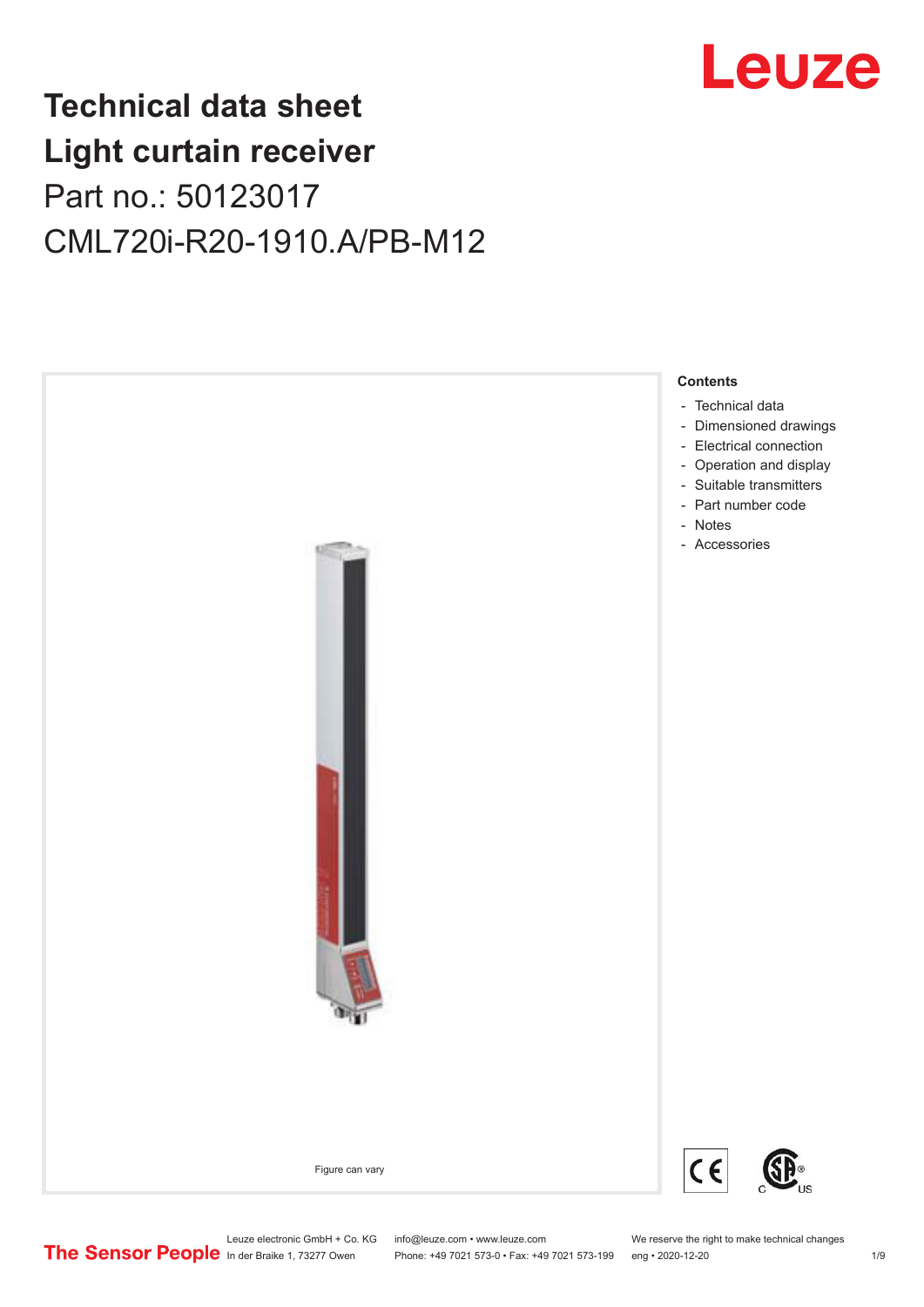### <span id="page-1-0"></span>**Technical data**

# Leuze

| <b>Basic data</b>                              |                                                                                                             |
|------------------------------------------------|-------------------------------------------------------------------------------------------------------------|
| Series                                         | 720                                                                                                         |
| <b>Operating principle</b>                     | Throughbeam principle                                                                                       |
| Device type                                    | Receiver                                                                                                    |
| <b>Contains</b>                                | 2x BT-NC sliding block                                                                                      |
| <b>Application</b>                             | Object measurement                                                                                          |
| <b>Special version</b>                         |                                                                                                             |
| <b>Special version</b>                         | Crossed-beam scanning                                                                                       |
|                                                | Diagonal-beam scanning                                                                                      |
|                                                | Parallel-beam scanning                                                                                      |
| <b>Optical data</b>                            |                                                                                                             |
| <b>Operating range</b>                         | Guaranteed operating range                                                                                  |
| <b>Operating range</b>                         | 0.37m                                                                                                       |
| <b>Operating range limit</b>                   | Typical operating range                                                                                     |
| <b>Operating range limit</b>                   | 0.29m                                                                                                       |
| <b>Measurement field length</b>                | 1,910 mm                                                                                                    |
| <b>Number of beams</b>                         | 96 Piece(s)                                                                                                 |
| Beam spacing                                   | 20 mm                                                                                                       |
|                                                |                                                                                                             |
| <b>Measurement data</b>                        |                                                                                                             |
| Minimum object diameter                        | 30 mm                                                                                                       |
| <b>Electrical data</b>                         |                                                                                                             |
| <b>Protective circuit</b>                      | Polarity reversal protection                                                                                |
|                                                | Short circuit protected                                                                                     |
|                                                | <b>Transient protection</b>                                                                                 |
|                                                |                                                                                                             |
| Performance data                               |                                                                                                             |
| Supply voltage $U_{B}$                         | 18  30 V, DC                                                                                                |
| <b>Residual ripple</b>                         | 0  15 %, From $U_{\rm B}$                                                                                   |
| <b>Open-circuit current</b>                    | 0  350 mA, The specified values refer<br>to the entire package consisting of trans-<br>mitter and receiver. |
|                                                |                                                                                                             |
| Inputs/outputs selectable                      |                                                                                                             |
| Output current, max.                           | 100 mA                                                                                                      |
| Input resistance                               | $6.000 \Omega$                                                                                              |
| Number of inputs/outputs selectable 2 Piece(s) |                                                                                                             |
| Type                                           | Inputs/outputs selectable                                                                                   |
| Voltage type, outputs                          | DC                                                                                                          |
| Switching voltage, outputs                     | Typ. $U_R / 0 V$                                                                                            |
| Voltage type, inputs                           | DC                                                                                                          |
| Switching voltage, inputs                      | high: ≥6V                                                                                                   |
|                                                | low: $\leq 4V$                                                                                              |
|                                                |                                                                                                             |
| Input/output 1<br>Activation/disable delay     | 1 <sub>ms</sub>                                                                                             |
|                                                |                                                                                                             |
| <b>Timing</b>                                  |                                                                                                             |
| Cycle time                                     | 3.28 ms                                                                                                     |
| Response time per beam                         | 30 µs                                                                                                       |
| <b>Interface</b>                               |                                                                                                             |
| Type                                           | PROFIBUS DP                                                                                                 |
| <b>PROFIBUS DP</b>                             |                                                                                                             |
| <b>Function</b>                                | Process                                                                                                     |

|             | <b>Service interface</b>                 |                              |  |
|-------------|------------------------------------------|------------------------------|--|
| <b>Type</b> |                                          | IO-Link                      |  |
|             | <b>IO-Link</b>                           |                              |  |
|             | <b>Function</b>                          | Configuration via software   |  |
|             |                                          | Service                      |  |
|             |                                          |                              |  |
|             | <b>Connection</b>                        |                              |  |
|             | <b>Number of connections</b>             | 2 Piece(s)                   |  |
|             | <b>Plug outlet</b>                       | Axial                        |  |
|             |                                          |                              |  |
|             | <b>Connection 1</b>                      |                              |  |
|             | <b>Function</b>                          | Configuration interface      |  |
|             |                                          | Connection to transmitter    |  |
|             |                                          | Signal IN                    |  |
|             |                                          | Signal OUT                   |  |
|             |                                          | Voltage supply               |  |
|             | Type of connection                       | Connector                    |  |
|             | <b>Thread size</b>                       | M12                          |  |
|             | Type                                     | Male                         |  |
|             | <b>Material</b>                          | Metal                        |  |
|             | No. of pins                              | 8-pin                        |  |
|             | Encoding                                 | A-coded                      |  |
|             |                                          |                              |  |
|             | <b>Connection 2</b><br><b>Function</b>   | <b>BUS IN</b>                |  |
|             |                                          | <b>BUS OUT</b>               |  |
|             |                                          | Connector                    |  |
|             | Type of connection<br><b>Thread size</b> | M12                          |  |
|             |                                          | Female                       |  |
|             | <b>Type</b><br><b>Material</b>           | Metal                        |  |
|             | No. of pins                              | 5-pin                        |  |
|             | Encoding                                 | B-coded                      |  |
|             |                                          |                              |  |
|             | <b>Mechanical data</b>                   |                              |  |
|             | Design                                   | Cubic.                       |  |
|             | Dimension (W x H x L)                    | 29 mm x 35.4 mm x 1,995 mm   |  |
|             | <b>Housing material</b>                  | Metal                        |  |
|             | <b>Metal housing</b>                     | Aluminum                     |  |
|             | l ens cover material                     | Plastic                      |  |
|             | Net weight                               | $2,050$ g                    |  |
|             | <b>Housing color</b>                     | Silver                       |  |
|             | Type of fastening                        | Groove mounting              |  |
|             |                                          | Via optional mounting device |  |
|             | <b>Operation and display</b>             |                              |  |
|             | Type of display                          | LED                          |  |
|             |                                          | OLED display                 |  |
|             | <b>Number of LEDs</b>                    | 2 Piece(s)                   |  |
|             | Type of configuration                    | Software                     |  |
|             |                                          | Teach-in                     |  |
|             | <b>Operational controls</b>              | Membrane keyboard            |  |
|             |                                          |                              |  |
|             | <b>Environmental data</b>                |                              |  |
|             | Ambient temperature, operation           | $-3060 °C$                   |  |
|             | Ambient temperature, storage             | -40  70 °C                   |  |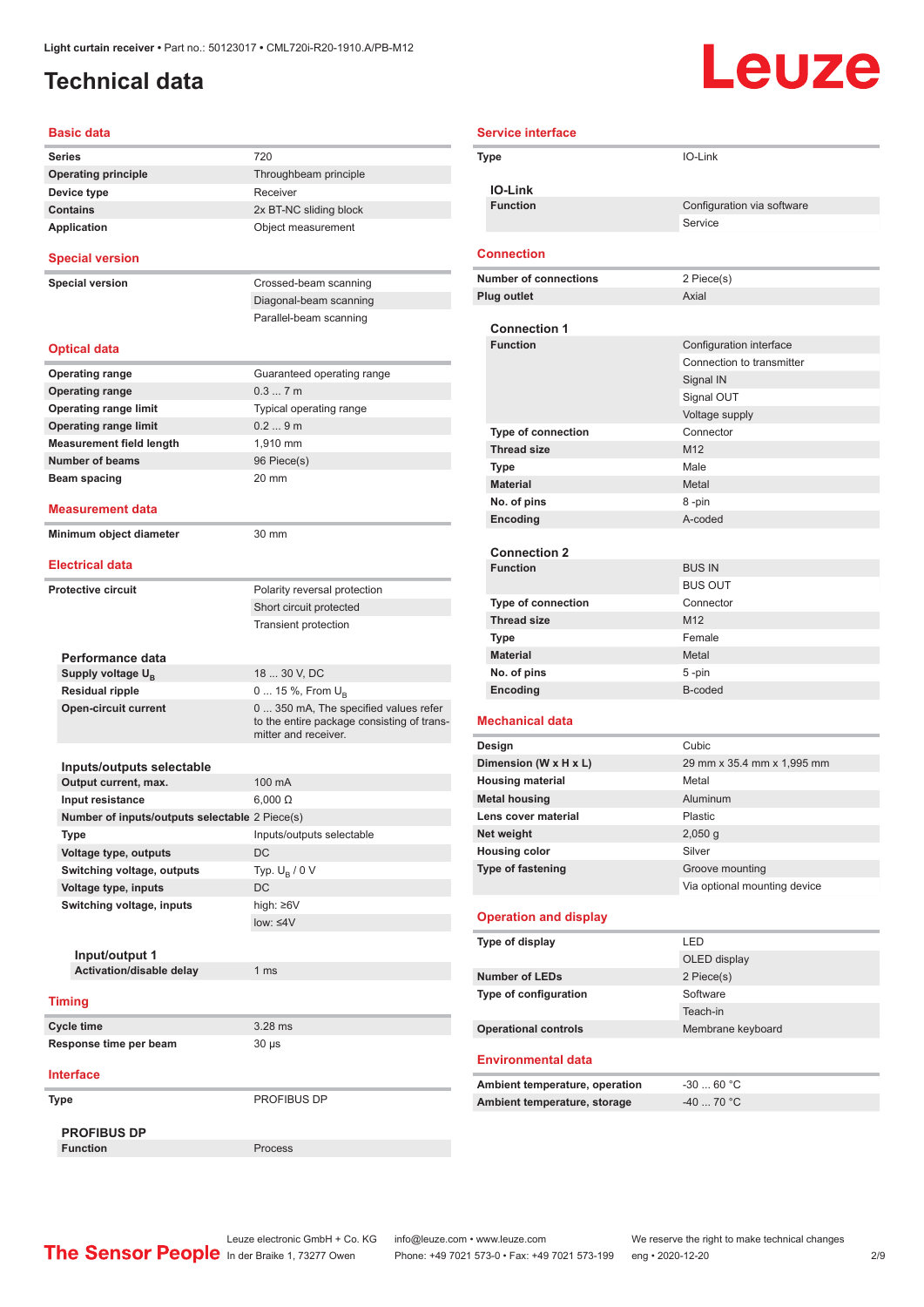## **Technical data**

## Leuze

#### **Certifications**

| Degree of protection     | IP 65         |
|--------------------------|---------------|
| <b>Protection class</b>  | Ш             |
| <b>Certifications</b>    | c CSA US      |
| <b>Standards applied</b> | IEC 60947-5-2 |
|                          |               |

#### **Classification**

| <b>Customs tariff number</b> | 90314990 |
|------------------------------|----------|
| eCl@ss 5.1.4                 | 27270910 |
| eCl@ss 8.0                   | 27270910 |
| eCl@ss 9.0                   | 27270910 |
| eCl@ss 10.0                  | 27270910 |
| eCl@ss 11.0                  | 27270910 |
| <b>ETIM 5.0</b>              | EC002549 |
| <b>ETIM 6.0</b>              | EC002549 |
| <b>ETIM 7.0</b>              | EC002549 |
|                              |          |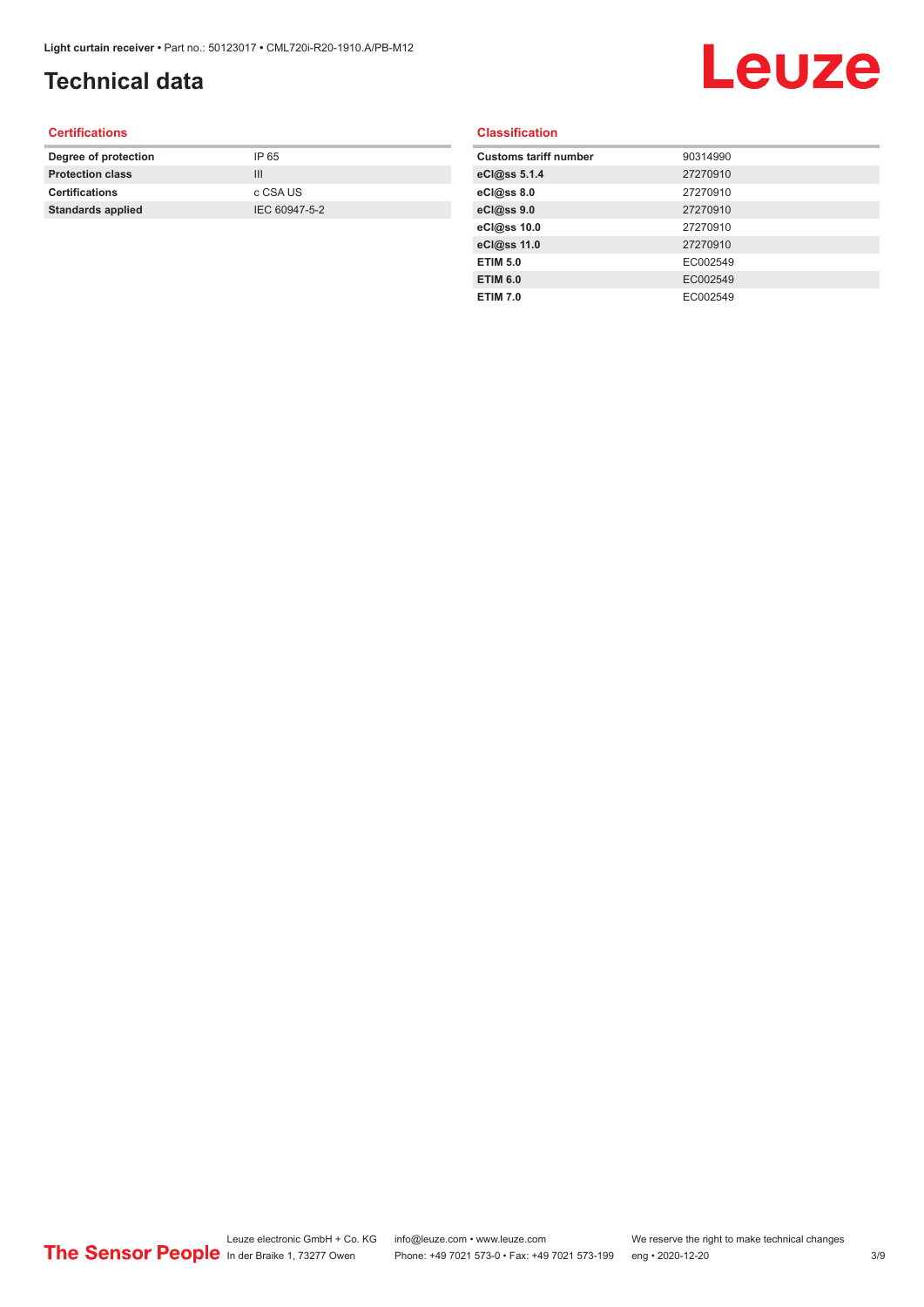#### <span id="page-3-0"></span>**Dimensioned drawings**

All dimensions in millimeters



- 
- B Measurement field length 1910 mm
- F M6 thread
- G Fastening groove
- R Receiver
- Y 5 mm

T Transmitter

Leuze electronic GmbH + Co. KG info@leuze.com • www.leuze.com We reserve the right to make technical changes<br>
The Sensor People in der Braike 1, 73277 Owen Phone: +49 7021 573-0 • Fax: +49 7021 573-199 eng • 2020-12-20 Phone: +49 7021 573-0 • Fax: +49 7021 573-199 eng • 2020-12-20 4/9

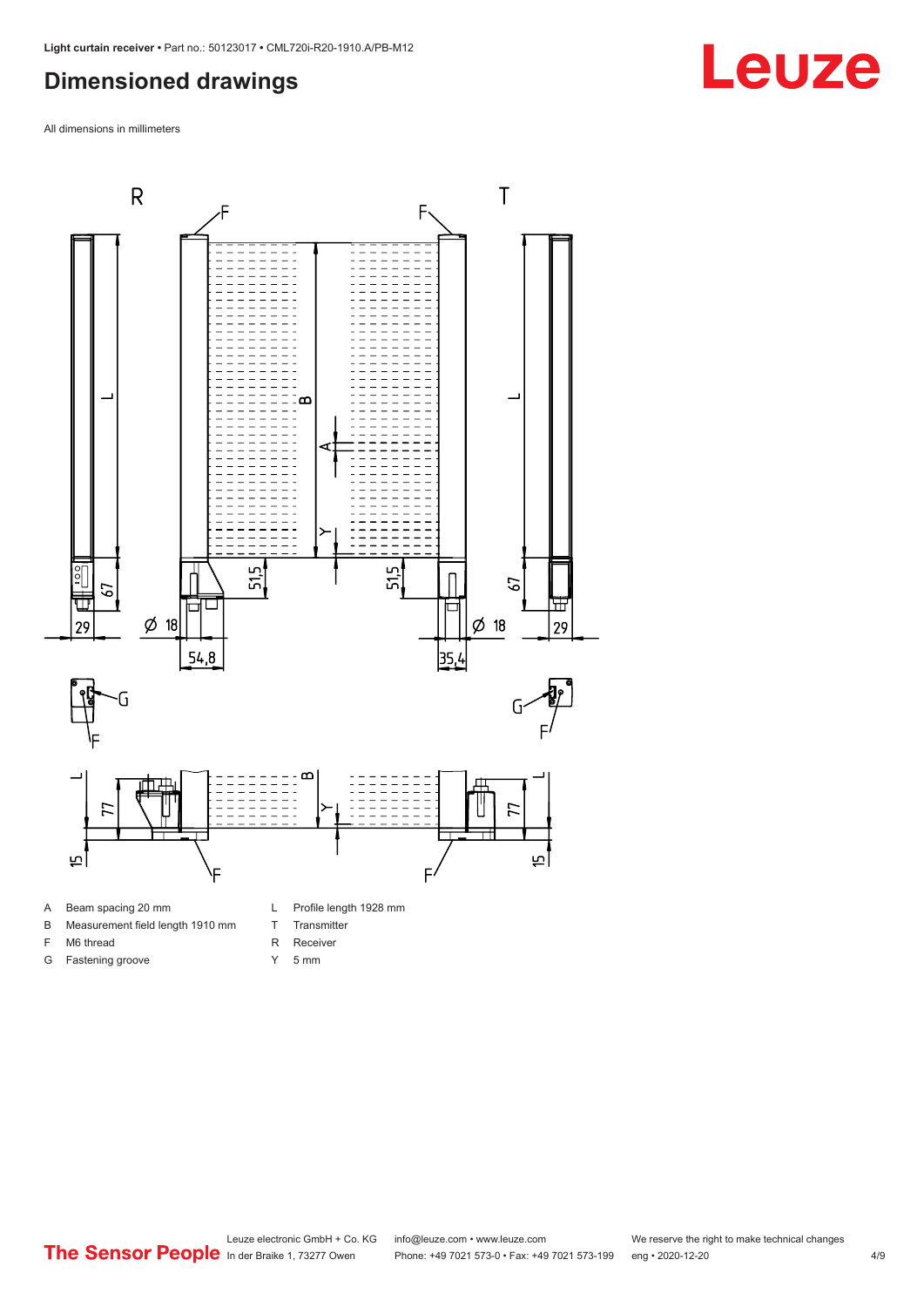#### <span id="page-4-0"></span>**Dimensioned drawings**





A PWR / SW IN / OUT B BUS IN / OUT

## **Electrical connection**

**Connection 1**

| <b>Function</b>    | Configuration interface   |
|--------------------|---------------------------|
|                    | Connection to transmitter |
|                    | Signal IN                 |
|                    | Signal OUT                |
|                    | Voltage supply            |
| Type of connection | Connector                 |
| <b>Thread size</b> | M12                       |
| <b>Type</b>        | Male                      |
| <b>Material</b>    | Metal                     |
| No. of pins        | 8-pin                     |
| Encoding           | A-coded                   |

#### **Pin Pin assignment**

| 1              | $V +$            |  |  |
|----------------|------------------|--|--|
| $\overline{2}$ | I/O <sub>1</sub> |  |  |
| 3              | <b>GND</b>       |  |  |
| $\overline{4}$ | IO-Link          |  |  |
| 5              | I/O <sub>2</sub> |  |  |
| 6              | RS 485 Tx+       |  |  |
| 7              | RS 485 Tx+       |  |  |
| 8              | <b>FE/SHIELD</b> |  |  |
|                |                  |  |  |



#### **Connection 2**

| <b>Function</b>    | <b>BUS IN</b>  |
|--------------------|----------------|
|                    | <b>BUS OUT</b> |
| Type of connection | Connector      |
| <b>Thread size</b> | M12            |
| <b>Type</b>        | Female         |
| <b>Material</b>    | Metal          |
| No. of pins        | $5$ -pin       |
| Encoding           | B-coded        |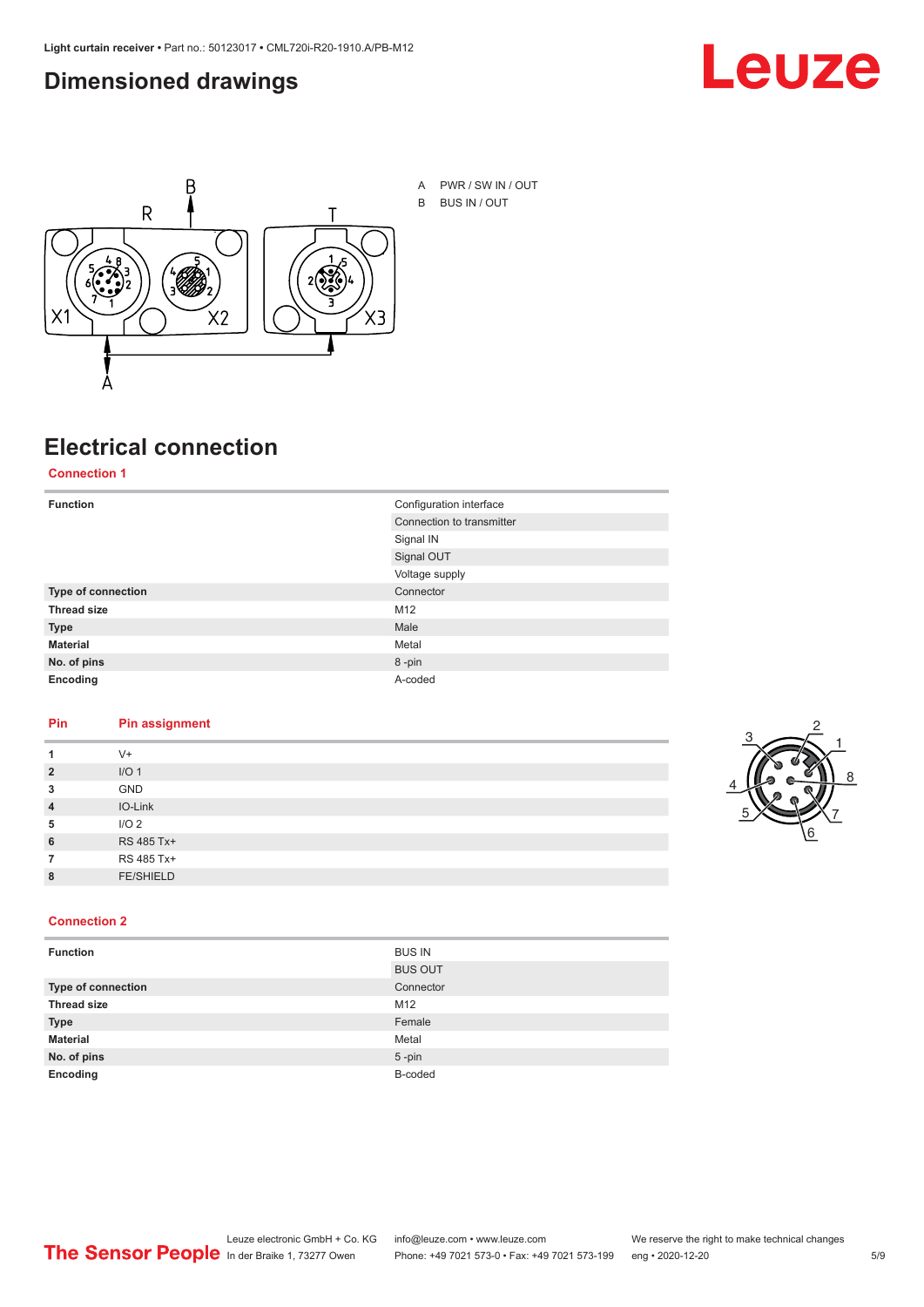### <span id="page-5-0"></span>**Electrical connection**

#### **Pin Pin assignment 1** V+ **2** Tx-**3** PB GND **4** Tx+ **5** FE/SHIELD 3 2 1 5 4

## **Operation and display**

| <b>LED</b>     | <b>Display</b>           | <b>Meaning</b>                         |
|----------------|--------------------------|----------------------------------------|
|                | Green, continuous light  | Operational readiness                  |
|                | Green, flashing          | Teach / error                          |
| $\overline{2}$ | Yellow, continuous light | Light path free, with function reserve |
|                | Yellow, flashing         | No function reserve                    |
|                | Off                      | Object detected                        |

#### **Suitable transmitters**

| Part no. | <b>Designation</b>         | <b>Article</b>               | <b>Description</b>                                                     |
|----------|----------------------------|------------------------------|------------------------------------------------------------------------|
| 50119434 | CML720i-T20-<br>1910.A-M12 | Light curtain<br>transmitter | Operating range: 0.3  6 m<br>Connection: Connector, M12, Axial, 5 -pin |

#### **Part number code**

Part designation: **CML7XXi-YZZ-AAAA.BCCCDDD-EEEFFF**

| <b>CML</b>   | <b>Operating principle</b><br>Measuring light curtain                                                                                     |
|--------------|-------------------------------------------------------------------------------------------------------------------------------------------|
| 7XXi         | <b>Series</b><br>720i: 720i series<br>730i: 730i series                                                                                   |
| Y            | Device type<br>T: transmitter<br>R: receiver                                                                                              |
| <b>ZZ</b>    | <b>Beam spacing</b><br>$05:5$ mm<br>$10:10 \, \text{mm}$<br>20:20 mm<br>40:40 mm                                                          |
| <b>AAAA</b>  | Measurement field length [mm], dependent on beam spacing                                                                                  |
| в            | Equipment<br>A: connector outlet, axial<br>R: rear connector outlet                                                                       |
| $_{\rm ccc}$ | Interface<br>L: IO-Link<br>/CN: CANopen<br>/PB: PROFIBUS<br>/PN: PROFINET<br>/CV: Analog current and voltage output<br>/D3: RS 485 Modbus |



**Leuze**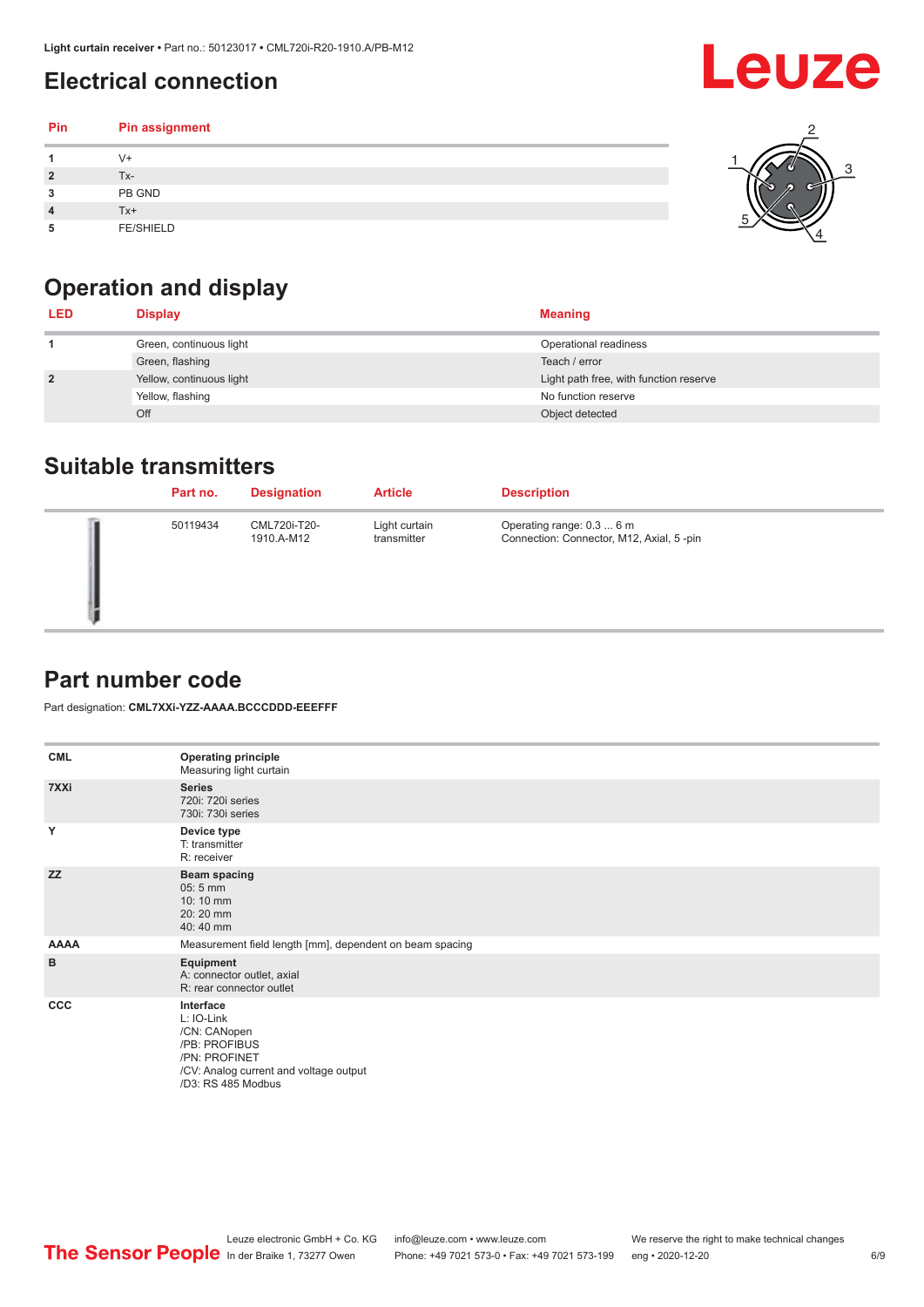#### <span id="page-6-0"></span>**Part number code**



| <b>DDD</b> | <b>Special equipment</b><br>-PS: Power Setting                                                  |
|------------|-------------------------------------------------------------------------------------------------|
| <b>EEE</b> | <b>Electrical connection</b><br>M12: M12 connector                                              |
| <b>FFF</b> | -EX: Explosion protection                                                                       |
|            |                                                                                                 |
|            | <b>Note</b>                                                                                     |
| c          | $\&$ A list with all available device types can be found on the Leuze website at www.leuze.com. |

#### **Notes**

| <b>Observe intended use!</b>                                                                                                                                                                                                  |
|-------------------------------------------------------------------------------------------------------------------------------------------------------------------------------------------------------------------------------|
| $\%$ This product is not a safety sensor and is not intended as personnel protection.<br>$\%$ The product may only be put into operation by competent persons.<br>♦ Only use the product in accordance with its intended use. |



#### **For UL applications:**

ª For UL applications, use is only permitted in Class 2 circuits in accordance with the NEC (National Electric Code). ª These proximity switches shall be used with UL Listed Cable assemblies rated 30V, 0.5A min, in the field installation, or equivalent (categories: CYJV/ CYJV7 or PVVA/PVVA7)

#### **Accessories**

## Connection technology - Connection cables

|          | Part no. | <b>Designation</b>     | <b>Article</b>   | <b>Description</b>                                                                                                                                         |
|----------|----------|------------------------|------------------|------------------------------------------------------------------------------------------------------------------------------------------------------------|
| P<br>WIL | 50132079 | KD U-M12-5A-V1-<br>050 | Connection cable | Connection 1: Connector, M12, Axial, Female, A-coded, 5-pin<br>Connection 2: Open end<br>Shielded: No<br>Cable length: 5,000 mm<br>Sheathing material: PVC |

#### Connection technology - Y distribution cables

|   |   | Part no. | <b>Designation</b>          | <b>Article</b>        | <b>Description</b>                                                                                                                                                                                                                                                                                  |
|---|---|----------|-----------------------------|-----------------------|-----------------------------------------------------------------------------------------------------------------------------------------------------------------------------------------------------------------------------------------------------------------------------------------------------|
| Ø | ø | 50118183 | K-Y1 M12A-5m-<br>M12A-S-PUR | Interconnection cable | Connection 1: Connector, M12, Axial, Female, A-coded, 5-pin<br>Connection 2: Connector, M12, Axial, Male, A-coded, 5-pin<br>Connection 3: Connector, M12, Axial, Female, A-coded, 8-pin<br>Shielded: Yes<br>Cable length fork 1: 5,000 mm<br>Cable length fork 2: 150 mm<br>Sheathing material: PUR |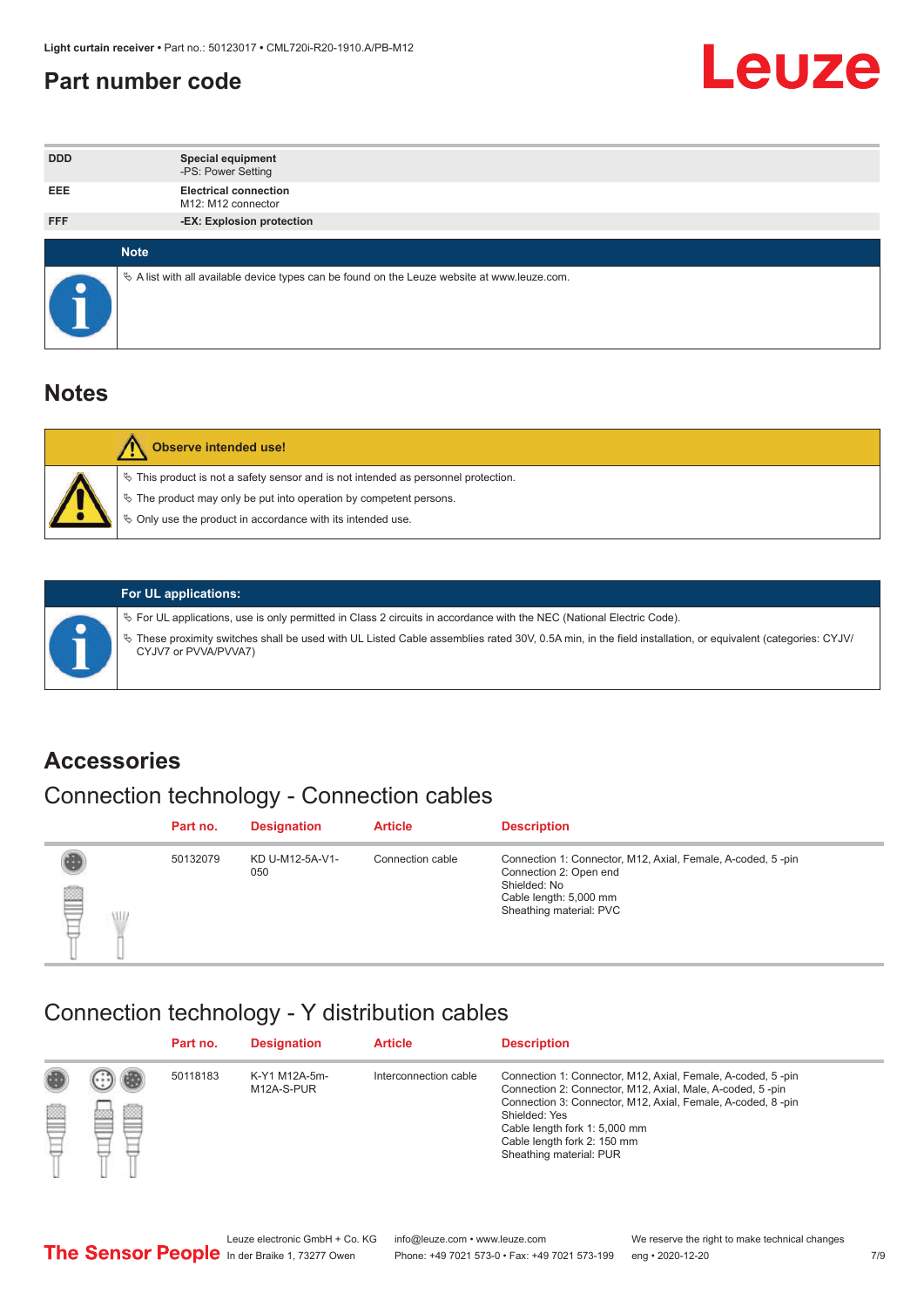#### **Accessories**

## **Leuze**

|     |        | Part no. | <b>Designation</b>           | <b>Article</b>        | <b>Description</b>                                                                                                                                                                                                                                                                             |
|-----|--------|----------|------------------------------|-----------------------|------------------------------------------------------------------------------------------------------------------------------------------------------------------------------------------------------------------------------------------------------------------------------------------------|
| 622 | æ<br>鍃 | 50123265 | K-YPB M12A-5m-<br>M12A-S-PUR | Interconnection cable | Suitable for interface: PROFIBUS DP<br>Connection 1: Connector, M12, Axial, Male, B-coded, 5-pin<br>Connection 2: Cable with connector, M12, Axial, Female, B-coded, 5-pin<br>Connection 3: Cable with connector, M12, Axial, Male, B-coded, 5-pin<br>Shielded: Yes<br>Sheathing material: PUR |

#### Mounting technology - Mounting brackets

|               | Part no. | <b>Designation</b> | <b>Article</b>      | <b>Description</b>                                                                                                                                                                                                        |
|---------------|----------|--------------------|---------------------|---------------------------------------------------------------------------------------------------------------------------------------------------------------------------------------------------------------------------|
| $\frac{1}{2}$ | 50142900 | BT 700M.5-2SET     | Mounting device set | Design of mounting device: Bracket mounting<br>Fastening, at system: Through-hole mounting, T slotted hole<br>Mounting bracket, at device: Screw type, Sliding block<br>Type of mounting device: Rigid<br>Material: Steel |

### Mounting technology - Swivel mounts

| Part no. | <b>Designation</b> | <b>Article</b>       | <b>Description</b>                                                                                                                                          |
|----------|--------------------|----------------------|-------------------------------------------------------------------------------------------------------------------------------------------------------------|
| 429046   | <b>BT-2R1</b>      | Mounting bracket set | Fastening, at system: Through-hole mounting<br>Mounting bracket, at device: Clampable<br>Type of mounting device: Turning, 360°<br>Material: Metal, Plastic |

#### Configuration devices

| Part no. | <b>Designation</b>             | <b>Article</b>  | <b>Description</b>                                                       |
|----------|--------------------------------|-----------------|--------------------------------------------------------------------------|
| 50121098 | SET MD12-US2-IL1.1<br>$+$ Zub. | Diagnostics set | Interface: USB<br>Connections: 2 Piece(s)<br>Degree of protection: IP 20 |

#### Services

| Part no. | <b>Designation</b> | <b>Article</b>   | <b>Description</b>                                                                                                                                                                                                                                                                                                                                                                                                              |
|----------|--------------------|------------------|---------------------------------------------------------------------------------------------------------------------------------------------------------------------------------------------------------------------------------------------------------------------------------------------------------------------------------------------------------------------------------------------------------------------------------|
| S981001  | CS10-S-110         | Start-up support | Details: Performed at location of customer's choosing, duration: max. 10<br>hours.<br>Conditions: Devices and connection cables are already mounted, price not<br>including travel costs and, if applicable, accommodation expenses.<br>Restrictions: No mechanical (mounting) and electrical (wiring) work<br>performed, no changes (attachments, wiring, programming) to third-party<br>components in the nearby environment. |
| S981005  | CS10-T-110         | Product training | Details: Location and content to be agreed upon, duration: max. 10 hours.<br>Conditions: Price not including travel costs and, if applicable, accommodation<br>expenses.<br>Restrictions: Travel costs and accommodation expenses charged separately<br>and according to expenditure.                                                                                                                                           |